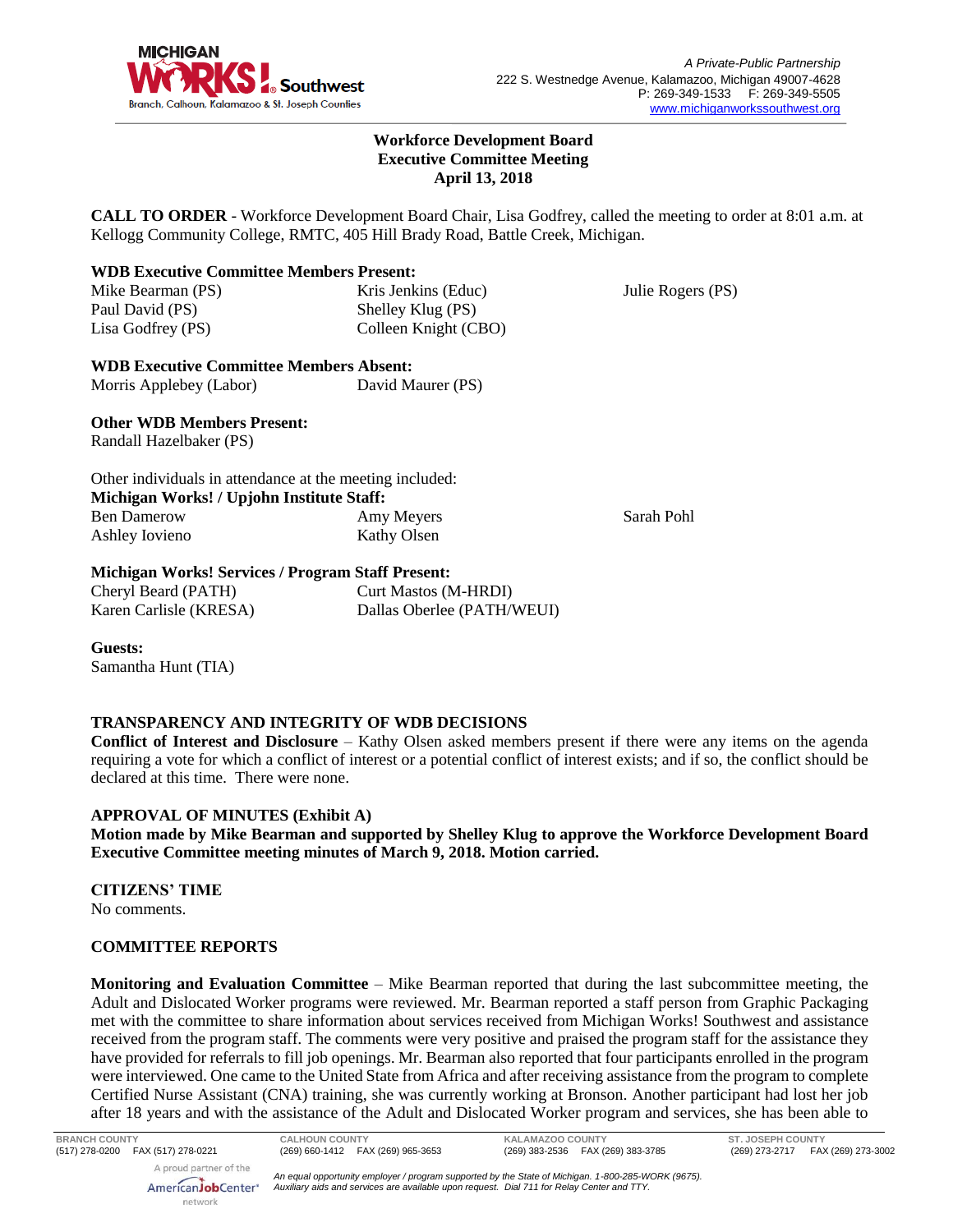return to school to finish working on earning an Associate's degree at Kalamazoo Valley Community College and will be graduating at the end of April. The third participant also reported losing her job after 18 years and is currently working with program staff to improve her job search techniques and update her resume. The last participant interviewed was a gentleman who had owned an auto repair business up until two years ago and is now working with program staff to become a licensed contractor. Mr. Bearman reported all four of the participants interviewed had positive things to say about the services received and the staff they have worked with. One member inquired as to whether or not the participant from Africa was a Refugee; it was reported that she was not. Mr. Bearman reported there were no major findings in the staff monitoring; however, there were administrative recommendations for a continued focus on case notes and updating the Individual Service Strategy (ISS) as part of the continuous improvement process for the programs.

Mr. Bearman further reported the Monitoring Committee meeting also included updates from program staff. They reported on the work with Clemens Food Group and the jobs brought to the Coldwater area as well as the recent Impact Award to Clemens Food Group from the Michigan Works! Association. Staff shared information about leveraging funding from other programs and initiatives to better serve the customers. A new apprenticeship at the Kalamazoo County Road Commission was highlighted during the Monitoring Committee meeting. Mr. Bearman reported that it was the first of its kind in the State and other counties were already reaching out to find out more information about this initiative. Julie Rogers reported she had also already heard inquiries from others about the apprenticeship and inquired about the start date. Curt Mastos reported the Road Commission Board for Kalamazoo County and the labor union have approved the concept and standards. The Road Commission and Michigan Works! Southwest staff will be sharing the information at a conference at the end of May. The next step will be for the U.S. Department of Labor to work with the County on a Work Plan for the Apprenticeship Training.

**Talent District Career Council (TDCC)** – Kris Jenkins reported the February 8, 2018 Region 8 Talent District Career Council (TDCC) meeting included a webinar outlining information about the new Career & Educational Advisory Council (CEAC) as well as information about the Marshall Plan for Talent which is offering \$100 million in competitive grants for schools to help with the talent pipeline over the next four to five years. Ms. Jenkins also reported that the last meeting for the TDCC before it transitioned into a CEAC was held on March 28, 2018 and during that meeting, the Council received an update on the Adult Education Request for Proposal (RFP) process and they reviewed and approved the Career Tech Education (CTE) Perkins Plans.

**Career & Educational Advisory Council (CEAC)** *(Exhibit B)* – Kris Jenkins reported that that Michigan Works! Southwest Career & Educational Advisory Council (CEAC) had their first meeting on April 12, 2018. She reported the CEAC membership roster and goals are similar to the Talent District Career Council's (TDCC), however the CEAC membership covers the four counties that make up the Michigan Works! Southwest Area instead of the seven counites that reside in Prosperity Region 8 that made up the TDCC. She reported workplace issues discussed at the CEAC meeting included employee attendance and cell-phone issues in the workplace and how cellphone usage that is allowed in classrooms could be playing a part with how workers understand expectations and limits. The conversation eventually led to further discussion on what other efforts can be made to better prepare a qualified and engaged workforce. It was announced that Kris Jenkins has accepted a new position as Superintendent of Branch Intermediate School District (ISD) that will be effective July 1, 2018. Ms. Jenkins reported Tim Staffen will be replacing her as the CTE Director at Calhoun ISD and as Calhoun County's CTE representative on the CEAC. Because of her new responsibilities, Ms. Jenkins reported she will no longer be able to serve as the CEAC chair. CEAC members elected Deb Miller from Kalamazoo RESA to replace her as CEAC Chair and Tommy Cameron from St. Joseph ISD as the CEAC vice-chair. The next CEAC meeting is scheduled for September 20, 2018

## **Motion made by Shelley Klug and supported by Mike Bearman to approve the appointment of Deb Miller as chair and Tommy Cameron as vice-chair of the Career and Educational Advisory Council. Motion carried.**

### **NEW BUSINESS**

**Work-Based Training for Special Populations** *(Exhibit C1)* – Amy Meyers requested board consideration and approval for the Work-Based Training for Special Populations plan. She reported an allocation in the amount of \$21,200 was granted to Michigan Works! Southwest for the Reemployment Services and Eligibility Assessment (RESEA) program which provides customized services to Unemployment Insurance claimants deemed most likely to exhaust their unemployment benefits. This is the second year Michigan Works! Southwest had received this funding; however, for this program year, a training component was added along with a \$3,000 increase in funding from the previous year. Ms.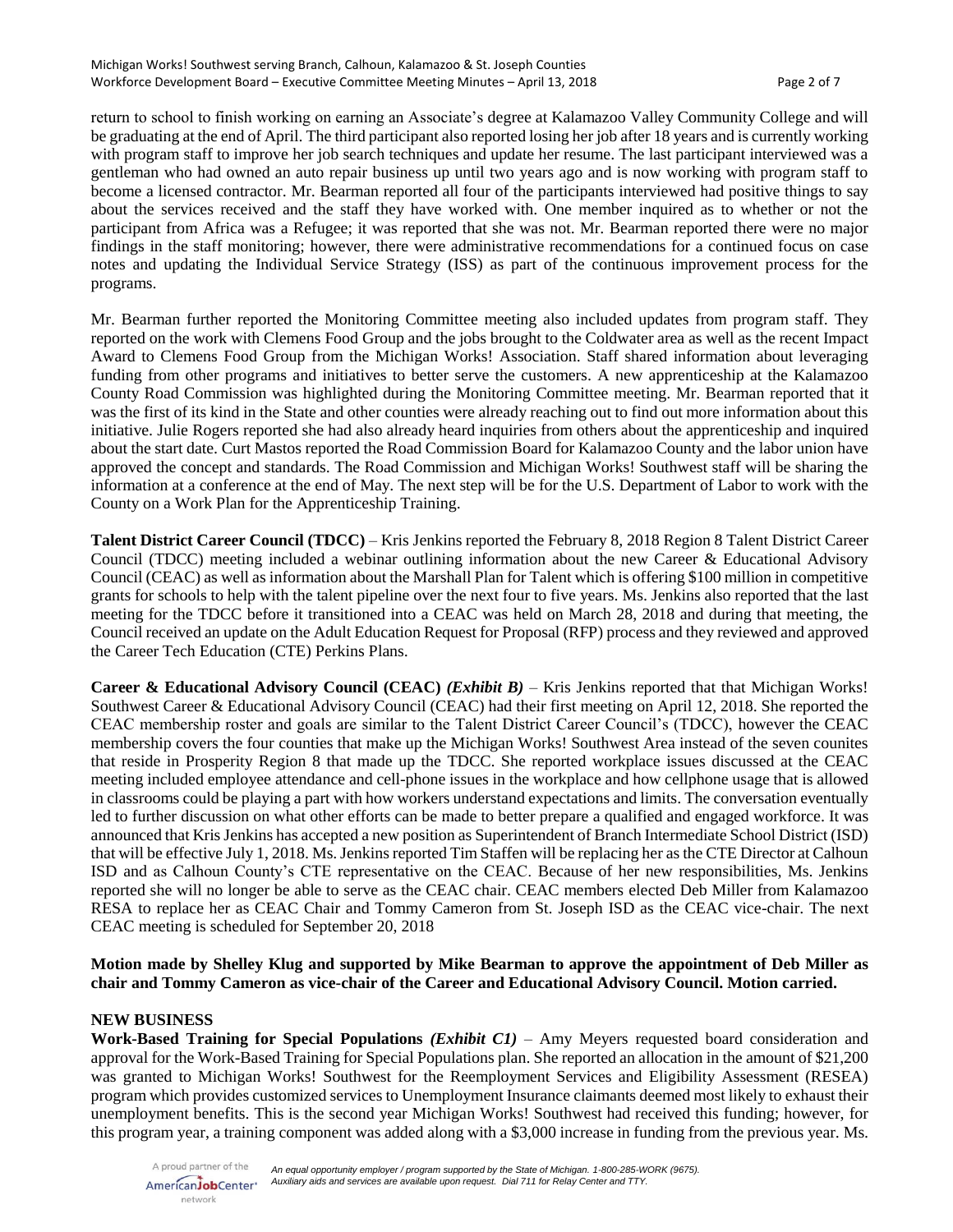Meyers outlined that the individuals to be served include long-term unemployed individuals, returning citizens, Food Assistance Employment & Training (FAE&T) participants and/or Parthnership.Accountability.Training.Hope. (PATH) participants. Available training options included On-the-Job Training (OJT), Pre-Apprenticeship Training, Registered Apprenticeships, as well as other customized training opportunities.

## **Motion made by Julie Rogers and supported by Kris Jenkins to approve the plan for Work-Based Training for Special Populations. Motion carried.**

**Fiscal Year 2018 Summer Youth Employment Program (SYEP) for Chafee-Eligible Youth** *(Exhibit C2)* **–** Amy Meyers requested board consideration and approval of the plan for the Fiscal Year 2018 Summer Youth Employment Program (SYEP) for Chafee-Eligible Youth. She reported this is the first time Michigan Works! Southwest had been allocated this funding and that the funding, in the amount of \$24,380, would be used to offer employment opportunities to ten youth, ages 14-20, in foster care. Members discussed how to ensure that the ten youth who would be served were from throughout the four-county area as well as concern for placement opportunities for younger youth. It was reported that the Department of Health and Human Services (DHHS) is responsible for making the referrals; however, Michigan Works! Southwest staff would share the Board's request for location diversity. It was also reported by staff that Michigan Works! Southwest has positive relationships with many businesses throughout the four-county area and they were optimistic that they would be able to find suitable placements for each of the ten youth regardless of where they were from.

## **Motion made by Mike Bearman and supported by Paul David to approve the FY 2018 Summer Youth Employment Program (SYEP) for Chafee-Eligible Youth Plan. Motion carried.**

**Request for Proposals – WIOA Adult, Dislocated Worker, and Youth –** Amy Meyers reported that Request for Proposals (RFP) for the Workforce Innovation and Opportunity Act (WIOA) Adult, Dislocated Worker, and Youth programs have been released. The RFPs are posted on the Michigan Works! Southwest website. The RFP response period will close during the first week of May. Proposal review meetings for staff and board members will take place the following week on May 9 and 10 prior to brining the recommendations to the Workforce Development Board. She requested volunteers from the Executive Committee to serve on the RFP Review Committee. Anyone interested in participating on the WDB RFP Committee should contact Kathy Olsen.

## **STAFF REPORTS**

**Marketing** *(Exhibits D1-D5)* – Kathy Olsen referenced Exhibit D1 in the agenda packet which included information about many upcoming community employment preparation, career exploration, training opportunities, events for businesses, and hiring events that included the BC Vison Employment Preparation events and Job Fair (Exhibit D3) and the Branch County Hiring Blitz (Exhibit D4). Discussion followed regarding tracking event success rates. Ben Damerow reported staff from the Upjohn Institute are currently working on collecting date from local job fairs via surveys to track their success and until now, there had been no research done on the effectiveness of these types of events. One member noted that word-of-mouth is the number one reason that individuals seek out services because people react to suggestions from people they trust. News Channel 3 also drives some of the participation. There was also a conversation about the effectiveness and reach of the Michigan Works! Southwest social media accounts. Some of the members present encouraged others to like and share the information posted. Committee members requested information regarding social media metrics.

Kathy Olsen also highlighted the Neighborhood Employment Hubs (Exhibit D2) which will be holding their Grand Opening events (Exhibit D5) throughout the week of April 22, 2018 at various locations in Battle Creek. In response to a question regarding how the neighborhood sites were selected, it was reported that research was conducted and the urban core locations were identified as having large pockets of poverty and unemployment. It was also reported that often transportation to the Michigan Works! Service Center can be a barrier for some neighborhood locations. An additional HUB location is the County jail. Staff will be meeting with individuals prior to their release to work on individual plans. The Neighborhood Employment Hubs will be able to offer participants training, support services and community referrals, all with less restrictive funding. Many committee members agreed that as the unemployment rate falls, more emphasis should be placed on how to bring services into the communities, rather than hoping the customers will come to us. One example provided was the recent multi-generational event held at Homer Schools which led to the Homer City Manager reaching out to Michigan Works! for assistance for a local company in need of services.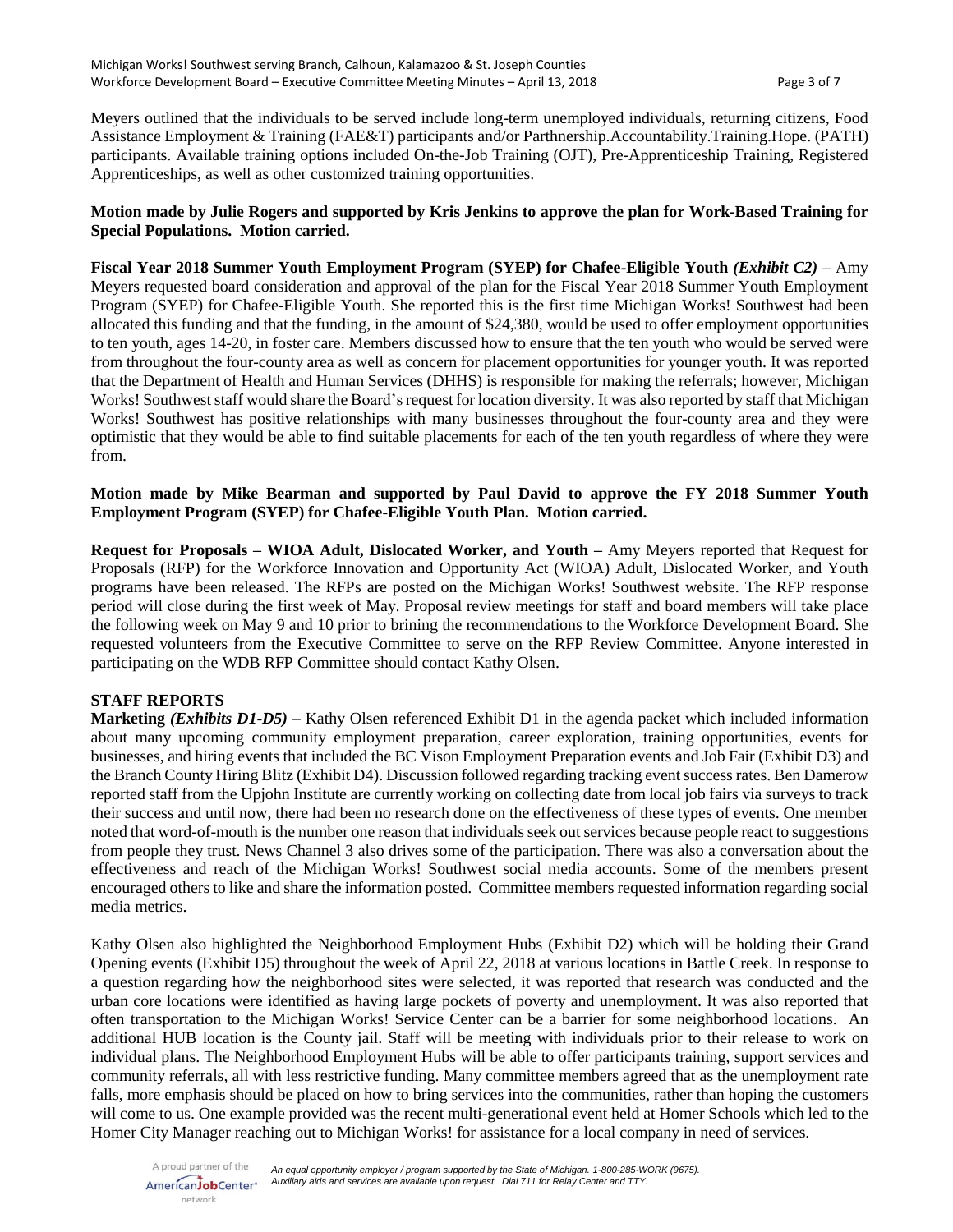### **Program Operations / Special Initiatives**

*Time Limited Food Assistance (TLFA) –* Dallas Oberlee reported Time Limited Food Assistance (TLFA) orientation numbers have remained low in Kalamazoo. Since the waiver expired in Kalamazoo County in January 2018, 1,800 referrals were made with only 111 individuals showing up for their orientation date. Of those 111, 71 individuals chose to engage in the program activities following orientation. She further reported that it is likely that many who choose not to participate after the orientation may have received a deferral from the Department of Health and Human Services (DHHS). Ms. Oberlee reported staff are currently working on getting the other three counties ready for their waiver to expire on June 30, 2018. In response to questions pertaining to the low percentage of people attending orientation, Ms. Oberlee reported DHHS had given a lot of deferrals and there is also a three-month leniency period before their benefits would be denied. Many may choose to be re-referred once they realize their assistance would stop, while others may have decided that what they were receiving was not enough assistance for them to prioritize participating in the program.

*Workforce Innovation Fund (WIF)* – Dallas Oberlee reported that the Workforce Innovation Fund (WIF) has been utilized for many training opportunities that includes Warehouse Management, Certified Nurse Assistant (CNA) and Leadership. The Leadership training for individuals new or soon to be new in leadership/supervisory roles has been very popular with the Employer Resource Network (ERN) employers. Another focus for the WIF grant career pathways and staff are working with a group of employers to pilot a career pathways and coaching training that will focus on developing career pathways internally and integrate this into the company culture, along with career coaching. She also reported there has been some dual enrollments with the WIF grant and partner programs. She shared a success story of one individual working part-time who completed the CNA training, passed the State certification exam and was offered full-time employment with benefits.

*Families Forward Demonstration Project* – Dallas Oberlee reported that Families Forward Demonstration Project in Calhoun County started this week with three people attending orientation. The project is in partnership with the Department of Health and Human Services (DHHS) Office of Child Support. The program is set to serve adults between the ages of 18 and 64 with open child support cases and will place them in either Welding of Machine Maintenance training. Staff will be coordinating with Kellogg Community College RMTC for the training and placements. There were some questions about the adults that fit the criteria living on the border of Calhoun County and Jackson County, which is the other county receiving funding to pilot this program. Jackson County will be offering Production Technician training at a location in their County. Individuals who are referred are free to choose from the training programs offered. This grant is available through June 2019.

Dallas Oberlee reported the *My City Program* will be expanding to the City of Battle Creek this summer for a pilot program that will serve 50 youth between the ages of 14-16. Funding for this expansion is from the BC Vision initiative.

**Business Services and Skilled Trades Training Fund (STTF) Update** *(Exhibit E)* – Ashley Iovieno reported the queue for the Skilled Trades Training Fund (STTF) grant has been opened and that two companies located in the Michigan Works! Southwest region were selected to receive funding. Staff are reaching out to those companies to see if they are still interested in the opportunity. Staff also continue to work on modifications to STTF training plans and reimbursements to STTF employers for trainings that are complete.

Ashley Iovieno reported the MiCareerQuest Southwest event in St. Joseph County was a success, connecting over 800 ninth graders with over 30 career options. Staff from Michigan Works! Northwest (Traverse City area) also attended the event and were provided an overview and tour by Michigan Works! Southwest staff. The MW! Northwest area hopes to host their own MiCareerQuest event in 2019.The dates for the next MiCareerQuest Southwest event for Kalamazoo and Calhoun Counties are set for November 13 and 14, 2018. The event will be held at the Kalamazoo Expo Center.

Ashley Iovieno reported the standards for the first Maintenance Technician, Municipal (Roadway Technician) Registered Apprenticeship were approved by the Kalamazoo County Road Commission Board and their labor union last week. She extended a thank you to Sam Dougherty, Curt Mastos, Kara Stewart and Tiffany Clawson for their hard work and devotion for this initiative. Ben Damerow added that this is the first in the State and it started in Kalamazoo. Lisa Godfrey also offered a thank you from the Workforce Development Board to all the staff involved.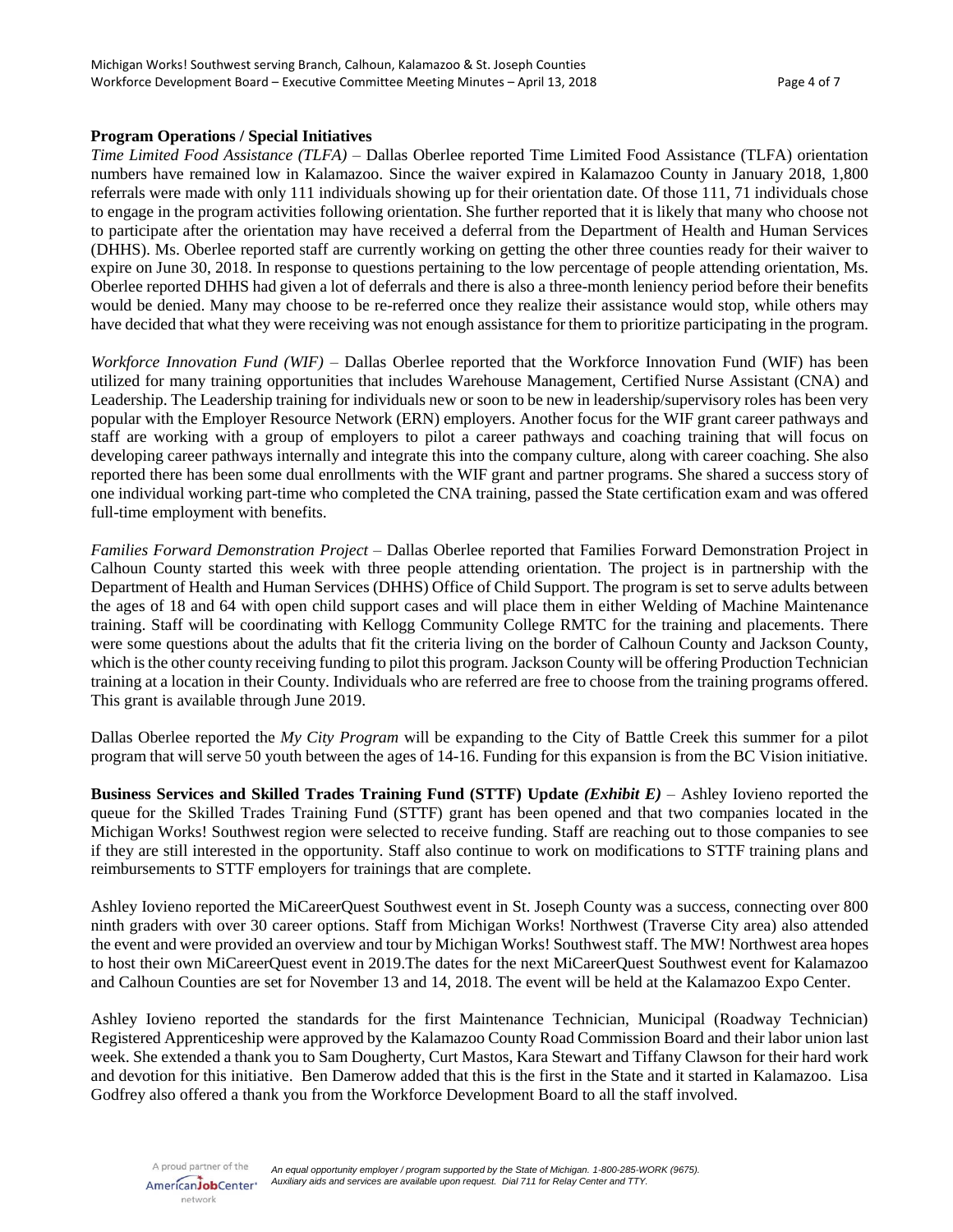**Labor Market Information (LMI)** (Exhibit E) – The link to access the labor market reports generated from Burning Glass Analytics and Real Time Jobs Data that identified the top detailed occupations, skills greatest in demand, and employers with the most job openings in Prosperity Region 8, Michigan Works! Southwest, and each of the four counties in the MW! SW Area for the period February 1 through March 31, 20189 was sent to members via email along with the agenda packet.

**Dashboard Report** *(Exhibit F)* – Amy Meyers reported the Labor Participation numbers were listed on page one of the Michigan Works! Dashboard report (Exhibit F) as well as the Top Job Categories and Top Employers. She reminded committee members that, like the previous month's dashboard, education institutions were likely on the list of Top Employers due to the many entities that hire through these consortiums. The graph on page two of the report depicting the number of visitors to the Michigan Works! Southwest Service Centers showed a slight decrease and when compared to the other years' data. She also highlighted the number of employees served, jobs filled, WIOA registrations, and Employer Resource Network (ERN)/Workforce Innovation Fund (WIF) numbers on page two of the report.

Ms. Meyers highlighted the AEP/PATH local Employment Rate of 70.4% is an increase from the previous month. The local work participation is at 53.2% which continues to be above the state goal of 50%. In response to questions regarding the low AEP Pass Rate reported for the month of February on page three of the report, Dallas Oberlee explained the rate does not include those who failed for reasons related to DHHS such as their case closing for medical reasons, the applicant requesting to withdraw their application, or failure to meet a requirement of DHHS. Ms. Oberlee reported PATH staff work with customers to help them pass AEP; however, if a customer fails to complete program requirements, staff are required to fail them. She further reported applicants are assigned a date to attend an orientation, PATH staff then make reminder calls and during the call, the customer may report they are unable to attend on the assigned date, but would like to participate. At that time, PATH staff work with each customer to address these issues.

Information highlighted on page four of the report that was highlighted by Ms. Meyers included the Maintenance Technical, Municipal (Roadway Technician) Registered Apprenticeship mentioned earlier. Career and Educational Advisory Council (CEAC) metrics were added to the bottom of this page. Ms. Meyers reported these metrics were introduced at the recent Career Educational Advisory Council (CEAC) meeting and there were concerns from council members about the "Promotion of Career Pathway and Exploration Events." CEAC members asked for a definition for that metric and shared that many of them already reported a lot of this information to various State departments. Kris Jenkins reported many of the CEAC members previously served on the Talent District Career Council (TDCC) which did not require metrics. She shared that council members just wanted to ensure that the data submitted is accurate and collected in an efficient manner, without duplication.

**Director's Report** – Ben Damerow distributed the Director's Report dated April 13, 2018 and reported the United States Department of Labor (USDOL) released the Workforce Innovation and Opportunity Act (WIOA) planning estimates for fiscal year 2018. The estimates show a 3.6% increase for Youth and a 3.04% increase in Adult funding. There was a 10% decrease in the estimated Dislocated Worker allocation. Mr. Damerow reported the State will be working on local allocations in the coming weeks.

Mr. Damerow reported the Governor Snyder's Marshall Plan for Talent, which calls for investing \$100 million into schools over a five-year period, has yet to have its funding approved. He stated that he and other Board members have been invited to a meeting in Marshall in May to discuss the topic and they are hoping to have more information available to them at that time.

Mr. Damerow reported he and staff are currently working with the Department of Health and Human Services (DHHS) to collect more data on the numbers of individuals that will be affected by the waiver proposal for Medicaid Work Requirements. New guidance was issued by the Centers for Medicare and Medicaid Services (CMS) in a State Medicaid Director Letter that suggested an emphasis on in-demand careers. Mr. Damerow reported this news is concerning because careers such as a Certified Nursing Assistant (CNA) is not on the list of Top 50 jobs; however, it is a common point of entry for those wanting to begin a career in the medical field. Mr. Damerow reported Kentucky, Indiana, and Arkansas have been approved for waivers and Michigan will most likely be seeking a waiver to the work requirement as well.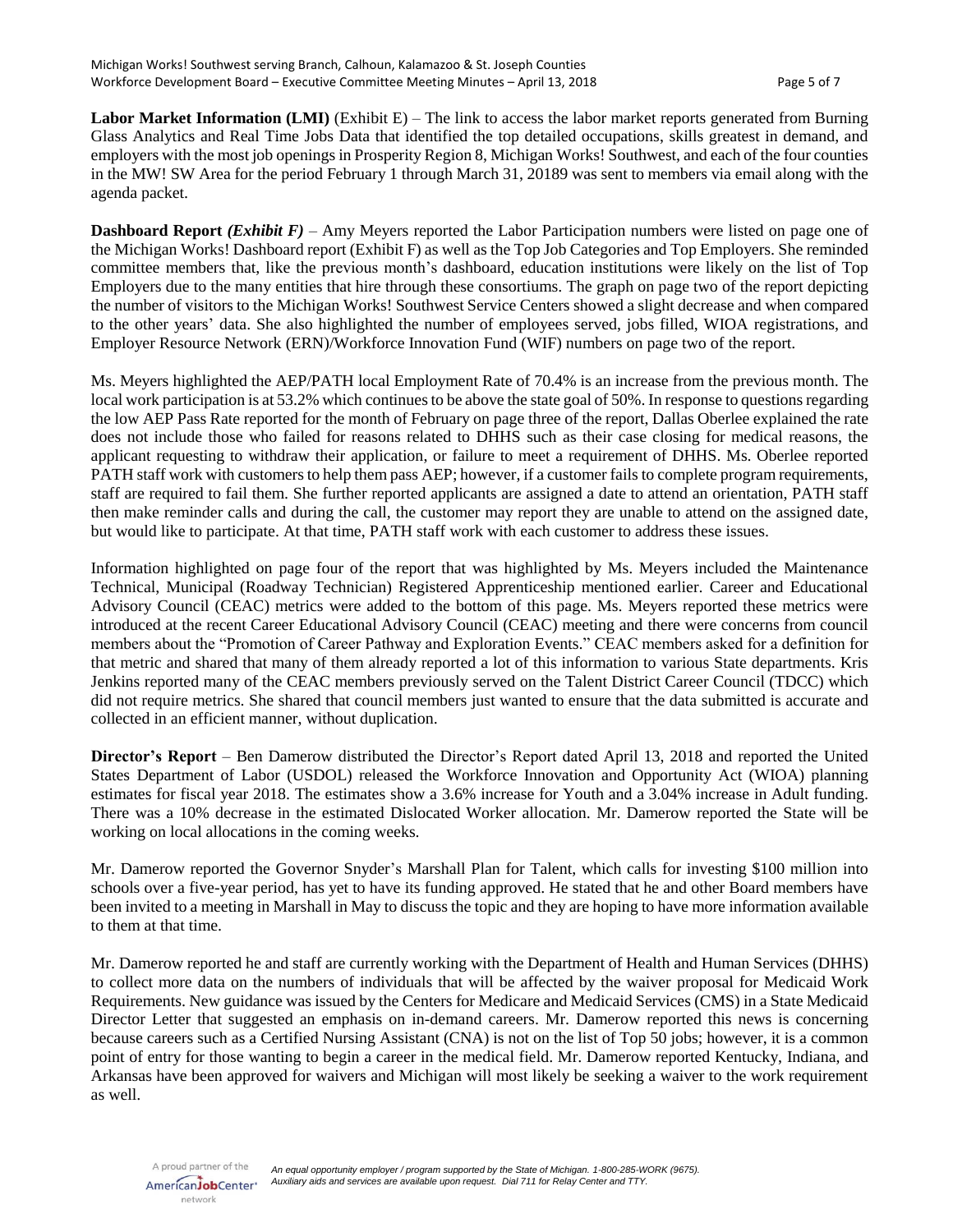Mr. Damerow provided an update on the Driver Responsibility Fee. He reported the State Treasury is relying on Michigan Works! staff throughout the state to create a process for individuals to follow so that they can meet the 10 hour participation requirement in order to get their "driver responsibility fees" forgiven. The plan currently calls for four (4) hours of verifiable activity at a Michigan Works! Service Center as well as six (6) hours of self-directed participation. In the current plans for the program, Service Center staff will verify that the participant has accurately filled out a designated form that tracks types of participation. The participant will then be required to submit it to the State Treasury. The program was scheduled to begin on March 30, 2018; however, the start date has been tentatively delayed to April 20, 2018. Mr. Damerow thanked Karen Carlisle of Kalamazoo RESA for her time, effort and leadership in creating the work plan for this initiative.

### **OLD BUSINESS**

None.

### **CITIZENS' TIME**

Karen Carlisle announced her retirement that will be effective October 1, 2018. She stated that her position has been posted and interviews will take place soon. She extended a heartfelt thank you to other staff and commented that they are a great team and have been excellent to work with.

### **MEMBERS' TIME**

Julie Rogers thanked Ben Damerow and Eric Stewart of their recent responsiveness to a request for information. She reported that through a collaboration with Kalamazoo City and County Governments are one of five communities nationally chosen for a grant to participate in an [Intergovernmental Policy Academy](https://www.kalamazoocity.org/news/351-kalamazoo-city-and-county-governments-selected-to-participate-in-intergovernmental-policy-academy-young-adults-and-the-justice-system) focused on reducing the overuse of jails for young adults, ages 17-24. Staff working on this project will be attending a training in San Francisco. Trainers will then come to Kalamazoo to provide assistance and help with the implementation of best practices. Further details can be found in the press release. She requested that the release be sent to members following the meeting. Ms. Rogers also shared that as government funding cuts continue, she is interested in exploring opportunities to advocate for additional funding streams.

Mike Bearman thanked Jakki Bungart-Bibb for her, and the Michigan Works! Southwest staff's, flexibility to accommodate meetings. He specifically mentioned an occasion in Albion where Jakki was there to attend a Rising Tide meeting. He asked her to attend a meeting with community leaders immediately afterwards and she adjusted her schedule to comply with his request.

Shelley Klug thanked Ben Damerow for his quick response to provide good information for a site selector who could potentially bring 200 new jobs to the Three Rivers area. She added that if the site selector needs to hear more, she will invite Ben Damerow to make the three minutes presentation to make a case as to why Three Rivers.

There was also a discussion about the current Opioid Crisis and it was suggested that this subject be the program topic at a future meeting of the Workforce Development Board. Staff agreed to identify a speaker, perhaps for the May 11, 2018 meeting in Coldwater, Michigan.

### **UPCOMING MEETINGS**

Members were reminded of the next Full Workforce Development Board and Executive Committee meetings.

The next **Full Workforce Development Board** is scheduled for Friday, May 11, 2018 from 8:00 a.m. – 9:30 a.m. at Kellogg Community College, Grahl Center, 125 Seeley Street, Coldwater, MI 49036.

The next **Executive Committee** is scheduled for Friday, June 8, 2018 from 8:00 a.m. – 9:30 a.m. at Upjohn Institute, 300 S. Westnedge Ave, Kalamazoo, MI 49007.

The dates for the other committee meetings were listed on the agenda as follows:

The next **Monitoring and Evaluation Committee** is scheduled for Wednesday, May 9, 2018 from 8:00 – 9:30 a.m. at Michigan Works! Southwest Service Center, 200 W. Van Buren St, Battle Creek, MI 49017.